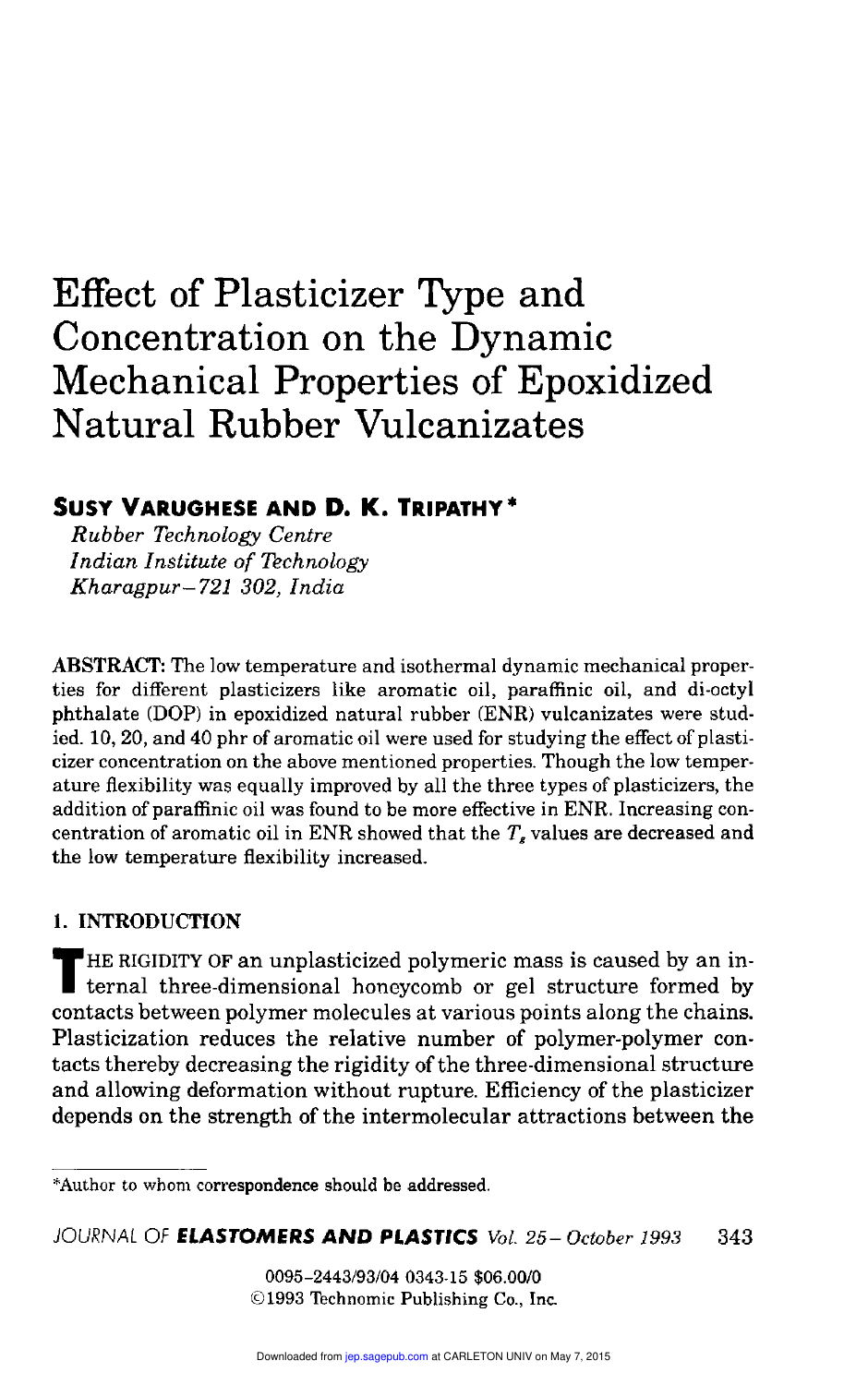polymer molecules and the mobility of the plasticizer [1]. There are many pioneering works in the field of plasticization of polymers-especially plastics-due to its wide importance in the processing of plastics. In the rubber industry too, plasticizers are important, as far as processing and low temperature applications are concerned. The effect of incorporation of plasticizers into elastomers on the physical and dynamic mechanical properties has been studied by a number of researchers [2-6]. However, the effect of plasticizer-polymer interaction varies from polymer to polymer and plasticizer to plasticizer. Therefore, great emphasis is placed on the analysis and selection of a suitable plasticizer system for each polymer. Since dynamic mechanical analysis and the behavior of the polymer in the glass transition region can provide a lot of information regarding the efficiency of a plasticizer, our present work puts emphasis on the dynamic mechanical aspects of the effect of different types of plasticizers such as aromatic and paraffinic oil and dioctyl phthalate (DOP). The effect of varying concentrations of aromatic oil in epoxidized natural rubber vulcanizates is also studied.

### 2. EXPERIMENTAL

<sup>50</sup>mol % epoxidized natural rubber was used as the base polymer. Details of materials used in the study are given in Table 1. Formulations followed for studying the effects of different types of plasticizers are given in Table 2 and those used for studying plasticizer concentration effects are given in Table 3. In each case  $60$  phr of high reinforcing type carbon black (ISAF, N-220) was used. Mixing was done on a laboratory-size, two-roll mill  $(32.5 \times 15.0 \text{ mm})$ . Plasticizer addition was done carefully to avoid adsorption of the plasticizer to the filler surface. The mill temperature was kept about  $60-70^{\circ}$ C by cold water circulation. Rheometric characteristics were studied using a Monsanto Rheometer, R-100, and Mooney viscosity determinations were made on a Mooney Viscometer (Negretti Automation, UK). Samples were vulcanized at 150°C for their respective optimum cure times and conditioned for a minimum period of 48 hours before tests were done.

Samples for dynamic mechanical analysis were prepared to the dimensions 7 cm  $\times$  1 cm  $\times$  0.5 cm. Dynamic mechanical analysis was carried out on a dynamic viscoelastometer, Rheovibron model DDV III-EP (Orientec Corporation, Japan). Low temperature tests were carried out from  $-100$  to  $+250$ °C in a liquid nitrogen atmosphere at a heating rate of  $2^{\circ}$ C/min and at 35 Hz. Isothermal tests were carried out for different dynamic strains varying from  $0.7 \times 10^{-3}$  DSA (0.07% dynamic strain) to  $50 \times 10^{-3}$  DSA (5% dynamic strain) at 35 Hz. Double strain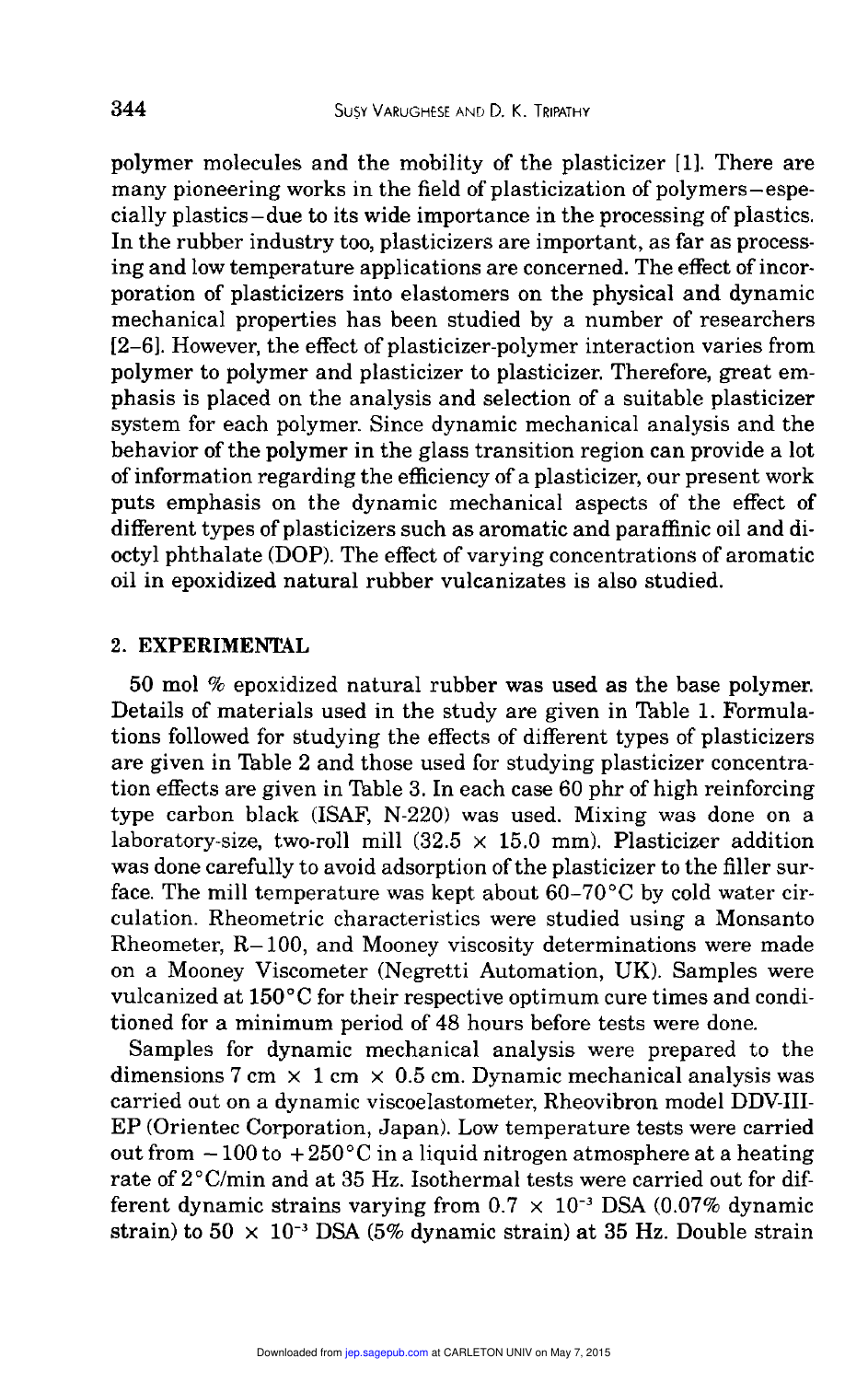| Material                              | Specifications/Details                                                                                                                            | Source                                                                             |  |
|---------------------------------------|---------------------------------------------------------------------------------------------------------------------------------------------------|------------------------------------------------------------------------------------|--|
| Epoxidised<br>Natural<br>Rubber (ENR) | 50 mol % epoxidised<br>$Sp.$ gravity $-1.03$ .<br>glass-transition<br>temperature- $-20 \pm 2$ °C,<br>Mooney viscosity<br>$ML_{(1+4)}$ 100°C – 96 | Malaysian Rubber<br>Producer's Research<br>Association,<br>Brickendonbary,<br>U.K. |  |
| Carbon black                          | Intermediate super<br>abrasion furnace<br>black (ISAF), N-220<br>High structure<br>density-1.83 g/cc                                              | Phillips Carbon<br>Black Limited,<br>Durgapur                                      |  |
| Aromotic oil                          | ASTM No. 3 grade<br>$density = 0.8$                                                                                                               | <b>Bharat Petroleum</b><br>Corporation Ltd.<br>Calcutta, India                     |  |
| Paraffinic oil                        | Density—0.83 g/cc                                                                                                                                 | S. D. Fine Chemicals<br>Ltd., Boisar, India                                        |  |
| Di-octyl<br>phthalate<br>(DOP)        | Denisty-0.985 g/cc                                                                                                                                | Ranbaxy Laboratories<br>Limited, Punjab<br>India                                   |  |

Table 1. Details of materials used.

| Compound/Design                           | Type of Plasticizer                                     | Amount in phr        |
|-------------------------------------------|---------------------------------------------------------|----------------------|
| <b>PLZO</b><br>10 ARO<br>10 PAR<br>10 DOP | Aromatic oil<br>Paraffinic oil<br>Di-octyl<br>phthalate | 10.0<br>10.0<br>10.0 |

All formuiatons contain:

ENR-50—100.0 phr; Na<sub>2</sub>CO<sub>3</sub>—0.3 phr; ZnO—5.0 phr;<br>Stearic acid—2.0 phr; ISAF (N-220)—60.0 phr; IPPD—<br>2.0 phr; CBS—1.5 phr and Sulfur—1.5 phr.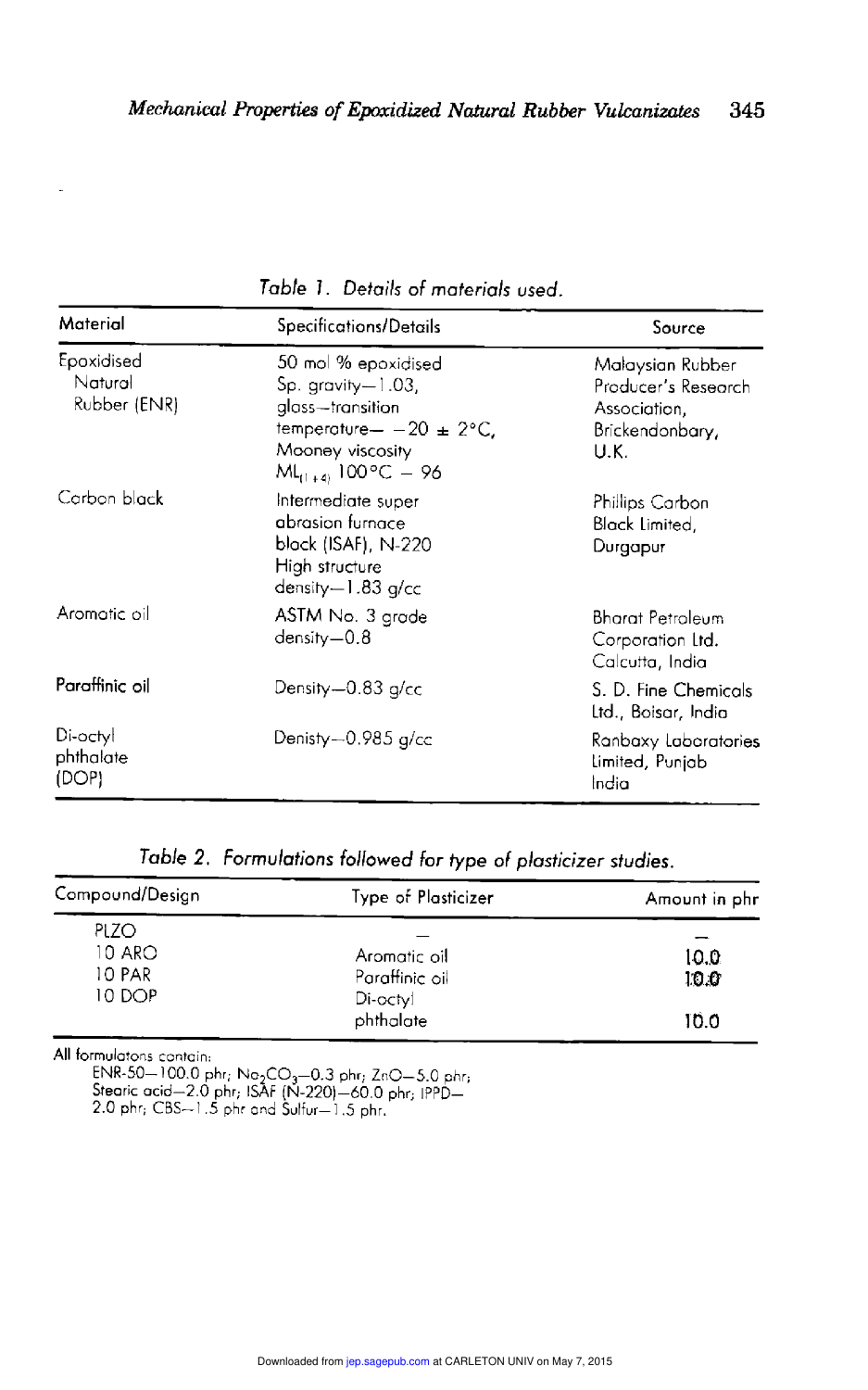|                                 | PLZO  | 10 ARO | 20 ARO | <b>40 ARO</b> |
|---------------------------------|-------|--------|--------|---------------|
| <b>ENR-50</b>                   | 100.0 | 100.0  | 100.0  | 100.0         |
| Na <sub>2</sub> CO <sub>3</sub> | 0.3   | 0.3    | 0.3    | 0.3           |
| ZnO                             | 5.0   | 5.0    | 5.0    | 5.0           |
| Stearic acid                    | 2.0   | 2.0    | 2.0    | 2.0           |
| Carbon black ISAF (N-220)       | 60.0  | 60.0   | 60.0   | 60.0          |
| Aromatic oil                    |       | 10.0   | 20.0   | 40.0          |
| <b>IPPD</b>                     |       | 2.0    | 2.0    | 2.0           |
| CBS                             | 1.5   | 1.5    | 1.5    | 1.5           |
| Sulfur                          | 1.5   | 1.5    | 1.5    | 1.5           |
|                                 | 2.0   |        |        |               |

Table 3. Formulations followed for plasticizer concentration effect studies.

amplitude (DSA) refers to the ratio of displacement amplitude  $(\Delta L)$  of the sample to the length of the sample  $(L)$  :  $-$  (2 $\Delta L/L$ ). Tests were carried out first at the lowest available strain and later the strain was increased stepwise to the maximum [7]. Tests for each sample were carried out in triplicate to ensure consistency in the results.

#### 3. RESULTS AND DISCUSSIONS

#### 3.1 Effect of Type of Plasticizer

# 3.1.1 EFFECT OF TEMPERATURE ON STORAGE MODULUS AND THE LOSS TANGENT

Figure la depicts the effect of type of plasticizer on the storage modulus, E'values as a function of temperature. A mix without any plasticizer is also shown for comparison. From the tests, it is clear that the addition of all three types of plasticizers has more or less the same effect on the  $E'$  values. The addition of 10 phr of paraffinic or aromatic oils or DOP shifted the  $E'$  curve to a lower temperature range irrespective of the nature of the oil. The temperature at which the  $E'$  values reach 69 MPa is generally considered as the mark of low temperature flexibility for polymers [4,8]. In this case the addition of any of these three plasticizers shifted the low temperature flexibility values by about 37 °C, indicating a high effectiveness of the plasticizer in the ENR matrix. The slight variations observed in the  $E'$  values depending on the type of plasticizer are not considerable. Figure lb shows the effect of different types of plasticizers on the loss tangent or the damping peak, tan6, as a function of temperature. From Figure Ib, it can be seen that the addition of plasticizers shifts the glass-transition temperature,  $T_{s}$ , to lower temperatures, and the effect is more pronounced with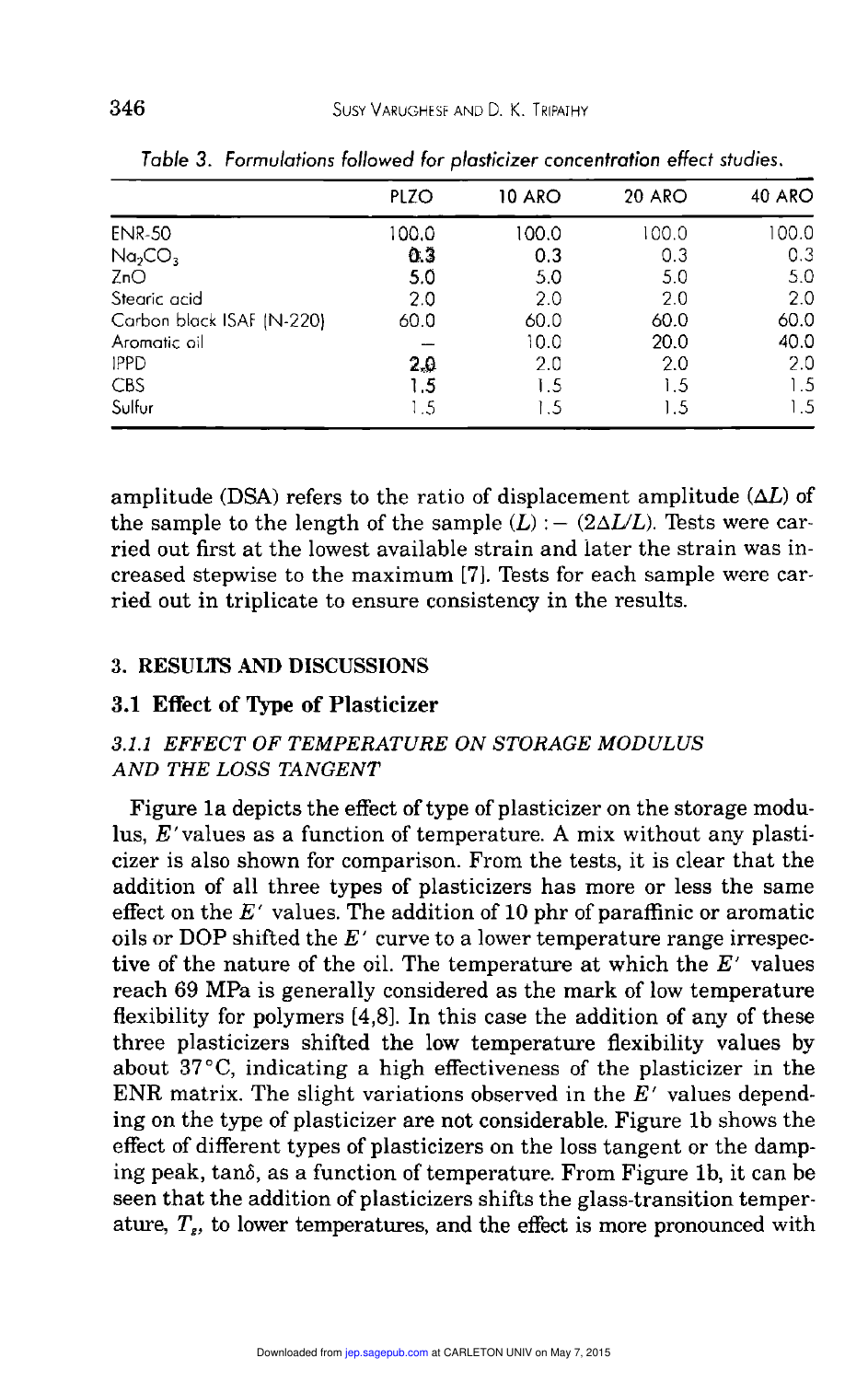10 phr paraffinic oil (Table 4). Efficiency of a plasticizer can be partially accounted for in the efficiency with which it shifts the  $T<sub>e</sub>$  to a lower temperature and increases the tan6 peak height value. This effect was attributed to the free volume increase on the incorporation of a light molecular component to the polymer phase [9,10]. From the curves of Figure lb, it is observed at the glass-transition temperature that there is a small increase in the tan $\delta_{\text{max}}$  in the case of 10 DOP. All three compounds showed a decrease in the tan6 values at higher temperatures compared to OPLZ. This may be indicating that just after the commencement of the rubbery plateau, the chain flexibility of the macromolecules is enhanced by the presence of plasticizers. At still higher



FIGURE 1a. Elastic modulus,  $E'$ , vs. temperature plots-effect of different types of plasticizers in ENR vulcanizates.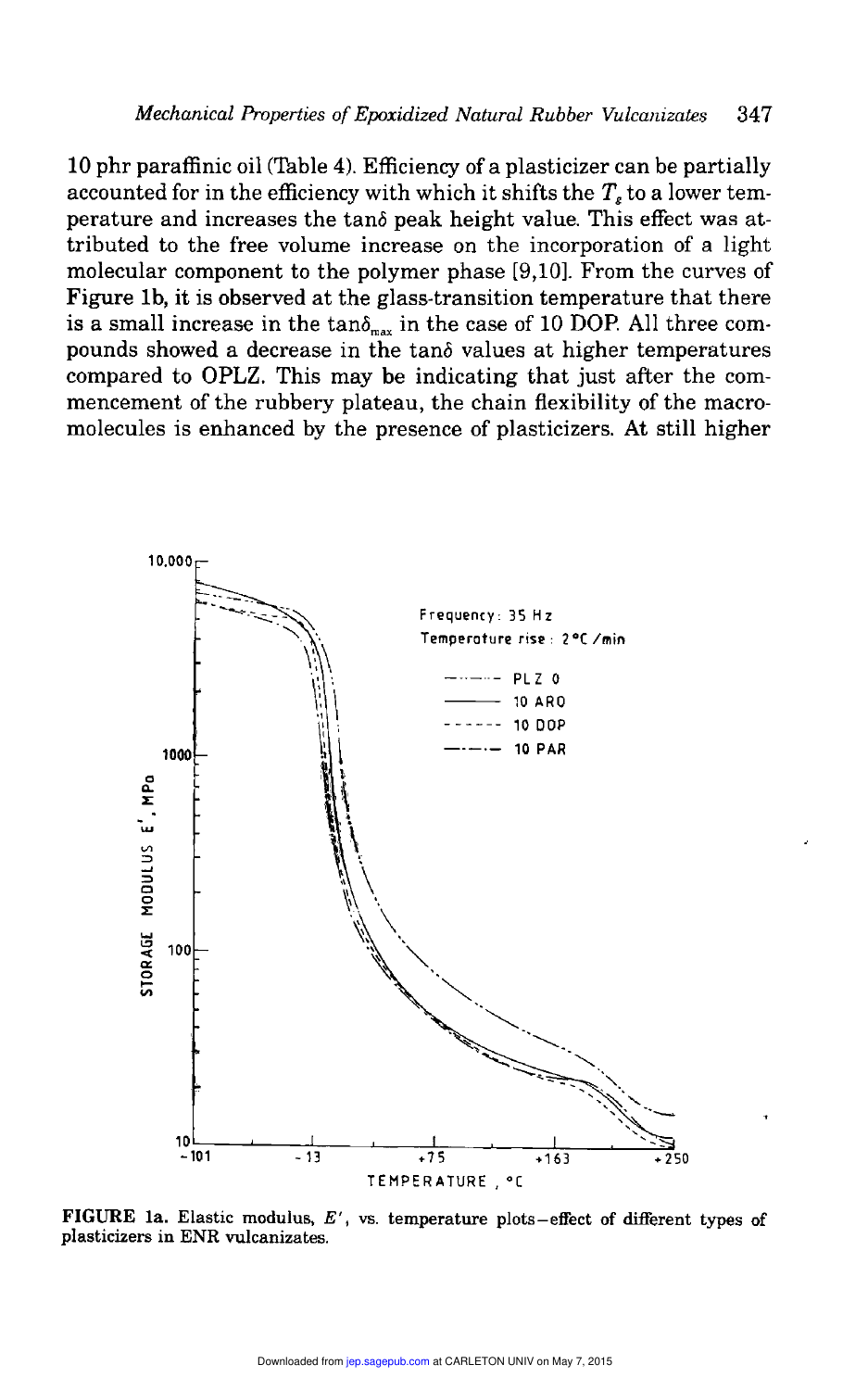

FIGURE lb. Loss tangent, tan6, vs. temperature plots-effect of different plasticizers in ENR vulcanizates.

temperatures, the tendency for plasticizers to vaporize increases and will result in a higher rigidity in the polymer matrix, thus reducing the tan6 to lower values compared to the unplasticized system. The heat stability of these systems at higher temperatures is decreased by the presence of plasticizer.

## 3.1.2 EFFECT ON ISOTHERMAL DYNAMIC MECHANICAL PROPERTIES

Figures 2 and 3 depict the effect of varying strain on the storage modulus,  $E'$ ; loss modulus,  $E''$  and the phase angle; respectively, for the three different plasticizer systems. Compared to the temperature dependent tests, the variable strain tests show a marked influence of the effect of type of plasticizer on the dynamic mechanical properties. Considering Figure 2, it can be seen that all the three plasticizers fol-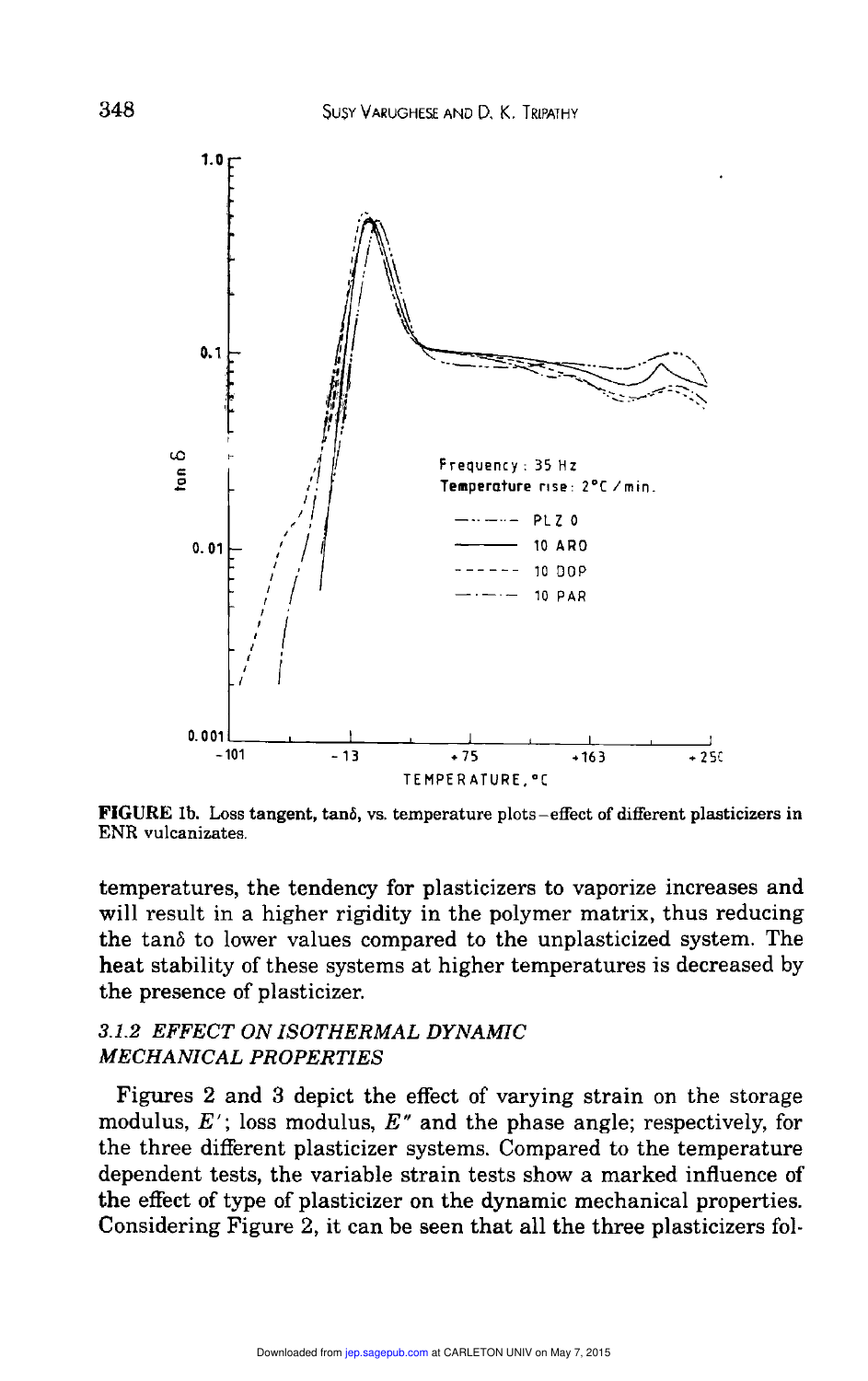| Mix Designation | $T_{\mathbf{g}}$ (°C) | tan $\delta_{\max}$ |
|-----------------|-----------------------|---------------------|
| PLZO            | $+7$                  | 0.503               |
| 10 ARO          | $+2$                  | 0.497               |
| 10 PAR          | - 3                   | 0.486               |
| 10 DOP          | $-2$                  | 0.550               |

Table 4. Effect of plasticizer type on the glass-transition temperature,  $T_{0}$  and the tan  $\delta_{max}$  values.

low the characteristic sigmoidal shape of the  $E'$  curve. In addition, compared to the unplasticized system, the  $E'$  values are lower throughout the test strains range for all three plasticized systems. In the case of vulcanizate 10 ARO, the  $E'$  values were higher than the DOP and paraffinic oil mixes, which followed very similar trends in the case of the  $E'$  curve. This result may indicate that a higher strain energy is required to break down the agglomerate structure when aromatic oil is used. Figure 3a indicates the carbon black structure breakdown and reformation taking place at low and intermediate strain ranges [14]. The  $E^{\prime\prime}$  curves show that the agglomerate structure which breaks down on the application of small sinusoidal strains are considerably reduced



FIGURE 2. Elastic modulus,  $E'$ , vs. strain amplitude plots of ENR vulcanizates-effect of type of plasticizer.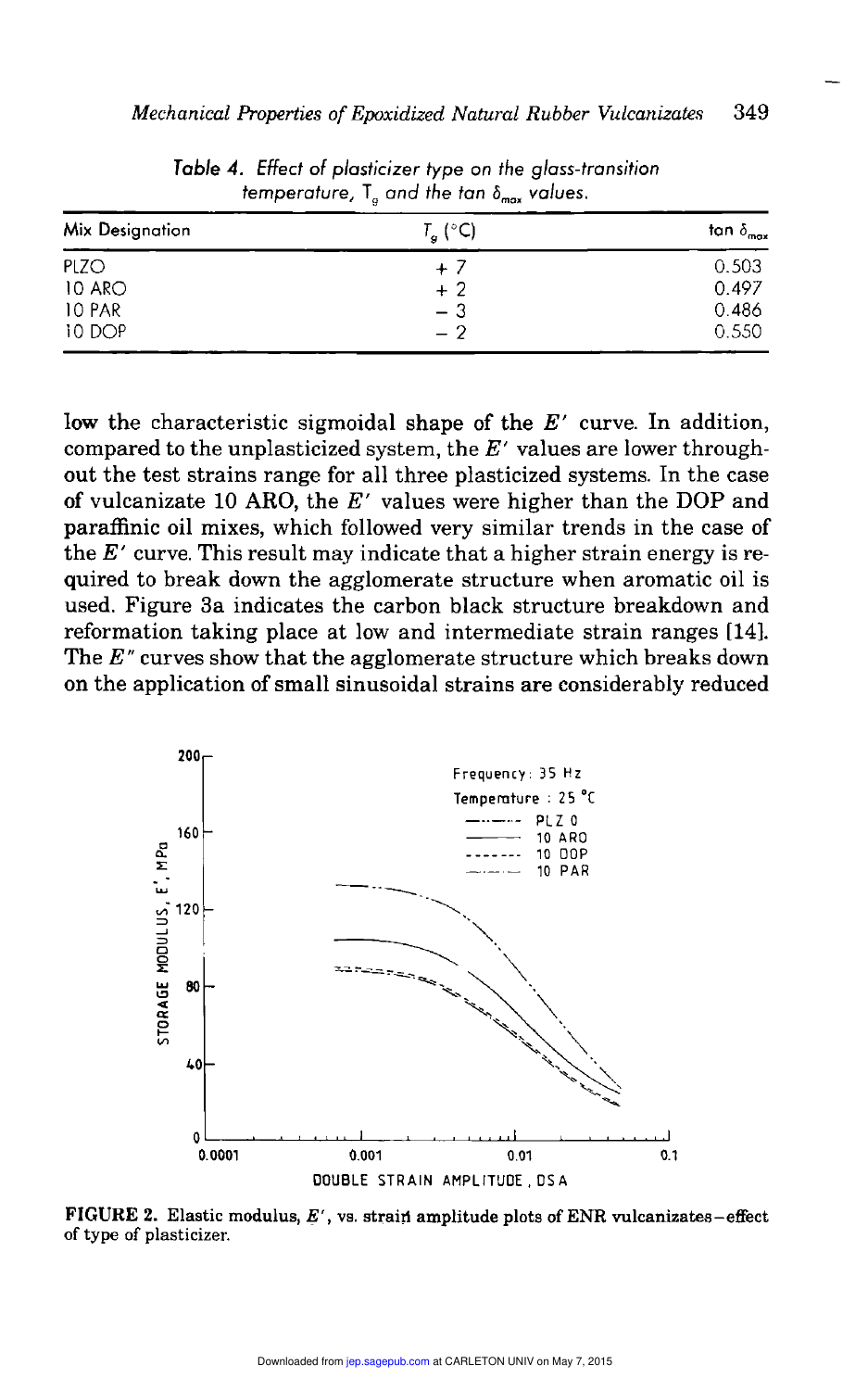

FIGURE 3a. Loss modulus,  $E''$ , vs. strain amplitude plots of ENR vulcanizates-effect of type of plasticizer.

on the addition of plasticizers. The difference among the plasticizers is observed in the medium strain application range, where considerable structure breakdown and reformation are taking place. Here, it may be noted that the maximum of agglomerate structure breakdown and reformations are taking place at a lower strain value in the case of unplasticized vulcanizate. Compounds 10 DOP, 10 PAR and 10 ARO required increasing strain energies to reach this peak  $E^{\prime\prime}$  value. This variation observed among different plasticizer systems may be attributed to the specific interaction of each plasticizer with the filler. The phase angle value,  $\delta$ , is shown as a function of DSA in Figure 3b. The polymer-filler friction, which contributes to the loss tangent values, can be observed in these curves. <sup>10</sup>DOP forms the lower bottom line and 10 ARO the top line of the phase angle vs. DSA spectra. However, <sup>10</sup>DOP changes this trend at higher strain. This indicates a higher plasticizer efficiency through a reduction in the interchain and filler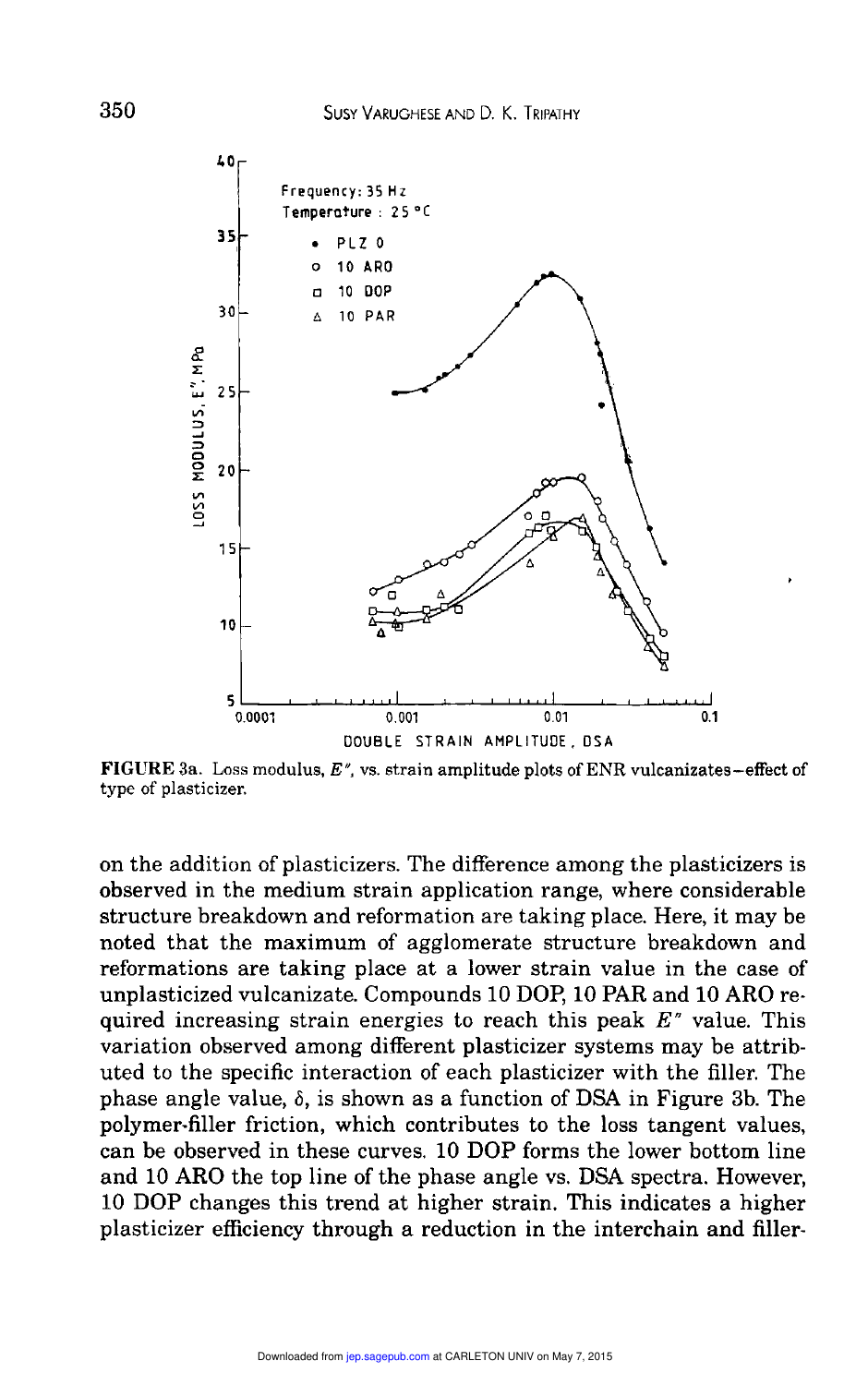rubber friction in the case of the 10 DOP system than 10 ARO and 10 PAR until the DSA reaches 2%.

## 3.2 Effect of Plasticizer Concentration

# 3.2.1 EFFECT OF TEMPERATURE ON THE ELASTIC MODULUS AND THE LOSS TANGENT VALUES

Plasticizer concentration effects were studied using 10, 20 and 40 phr of aromatic oil for the 60 phr of ISAF black loaded vulcanizates. Figure 4 shows the effect of different loadings of aromatic oil on the elastic modulus,  $E'$ , and loss tangent, tanô, of the ENR vulcanizates as a function of temperature at 35 Hz. For comparison, an unplasticized system is also given. Previous studies on the plasticizer concentration effect on the bromobutyl rubber vulcanizates showed that at concentrations up to 10 phr of plasticizer the effect on the low temperature properties was negligible [4]. However, in the case of ENR, we have observed that the addition of plasticizer affects the low temperature dynamic mechanical



FIGURE 3b. Loss angle, 6, vs. strain amplitude plots of ENR vulcanizates-effect of type of plasticizer.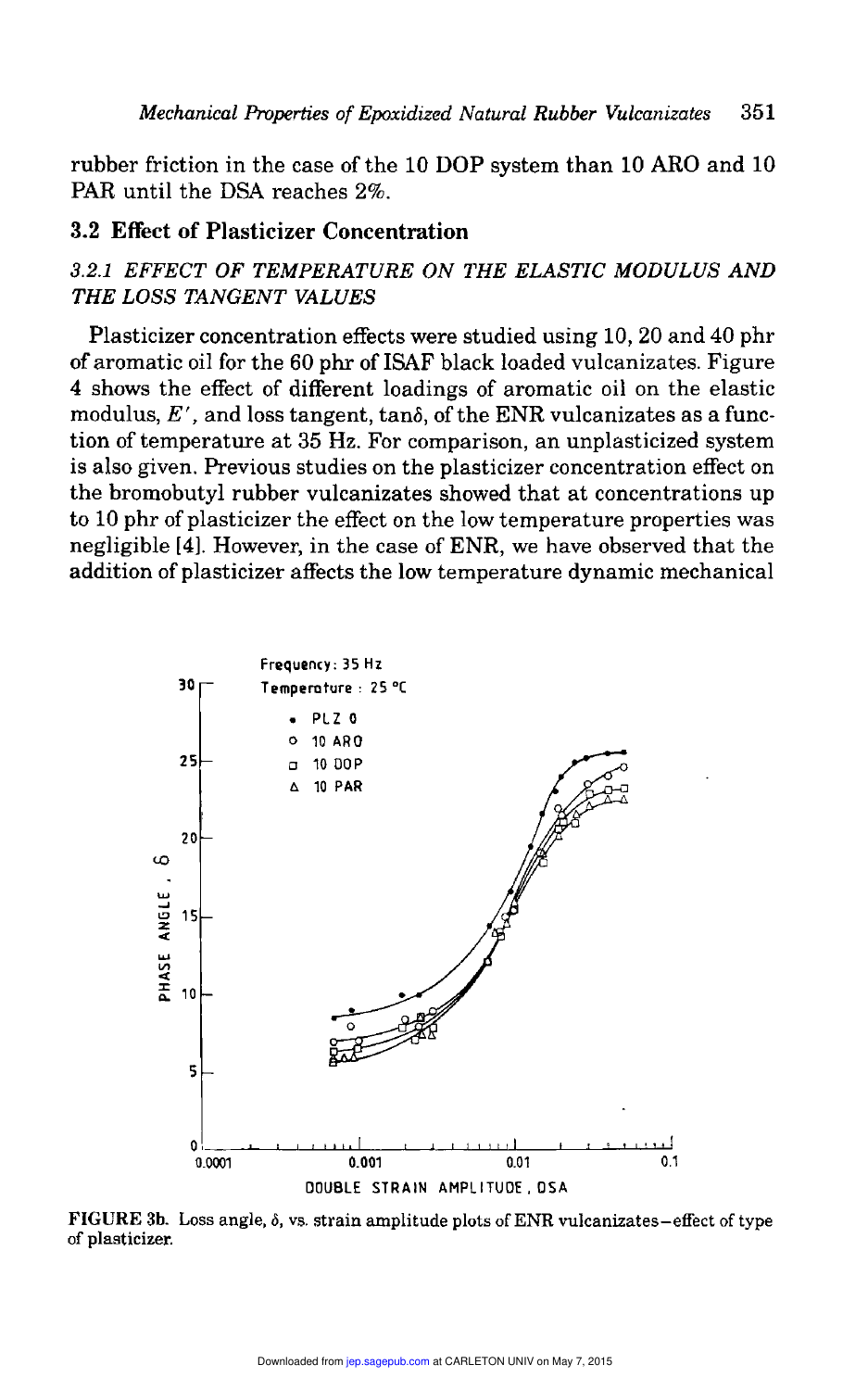

FIGURE 4a. Elastic modulus,  $E'$ , vs. temperature plots of ENR-effect of plasticizer concentration.

properties irrespective of the type of plasticizer. With increasing concentration of aromatic oil an improvement in the low temperature flexibility of the vulcanizate is observed (Table 5). Loss tangent peak height increased with increasing plasticizer concentration (Figure 4b) substantiating the fact that low molecular weight plasticizers increase the total free volume of the system [4]. In the rubbery region, the effect of plasticizer concentration becomes more prominent. The heat stability of the compound is considerably reduced at higher plasticizer concentrations as can be seen from the  $E'$  and tanô curves. The tanô and  $E'$  values show a sudden drop in the high temperature range.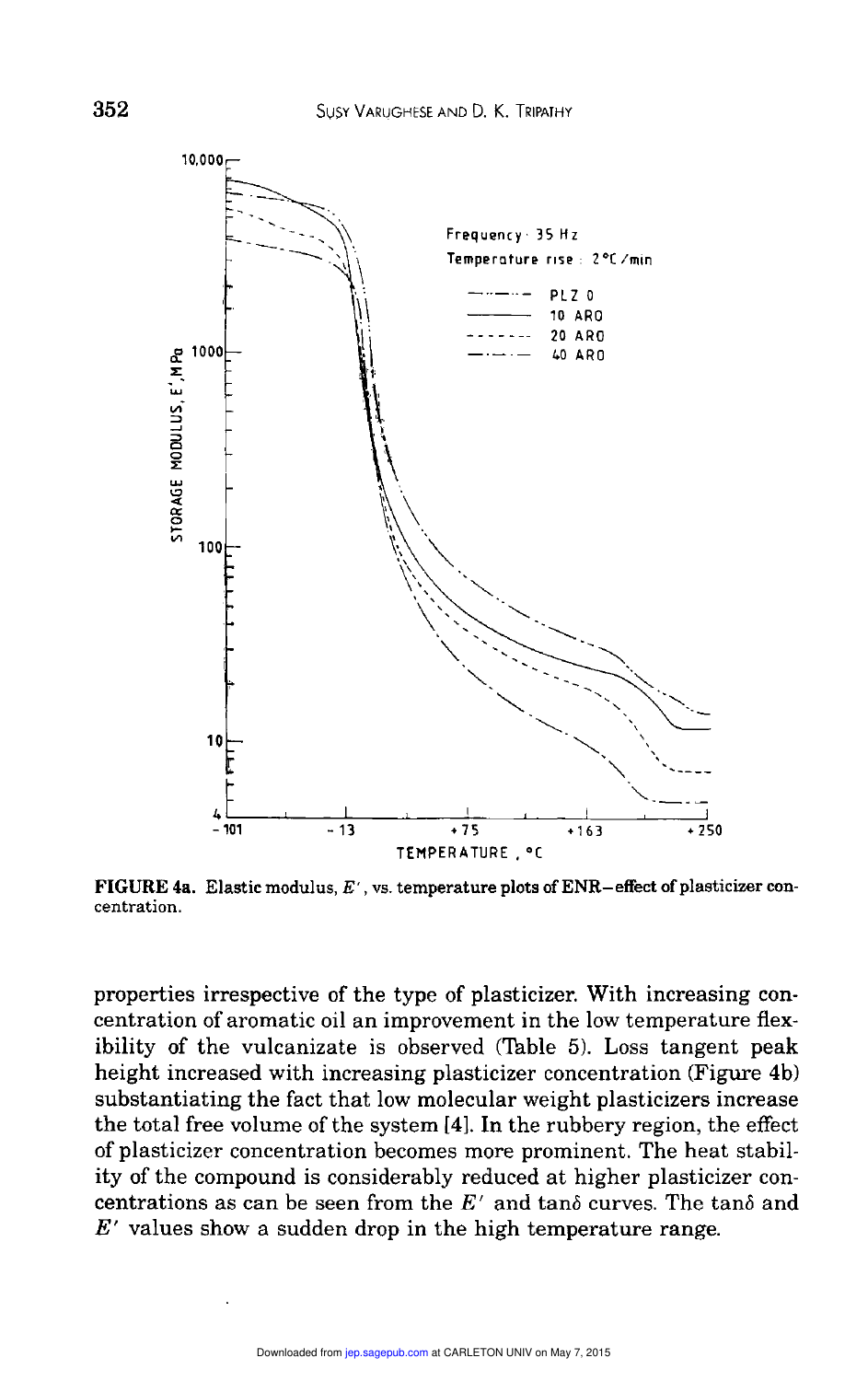#### 3.2.2 ISOTHERMAL DYNAMIC MECHANICAL PROPERTIES

Figure 5 shows the effect of application of sinusoidal strain on the dynamic mechanical properties,  $E'$ ,  $E''$  and phase angle, respectively, of the ENR vulcanizates with varying plasticizer concentration. Like plasticizer type, plasticizer concentration also has a profound influence on the isothermal dynamic mechanical properties. Figure 5a shows that with increasing plasticizer concentration, there is a considerable reduction in the  $E'$  values throughout the test strain range. The typical sigmoidal shape of the curve in the case of carbon black filled vulcanizates is retained irrespective of the plasticizer concentration. This may indicate that increased plasticizer concentration prevents the carbon black particles from forming on agglomerate structure of high



FIGURE 4b. Loss tangent, tanô, vs. temperature plots of ENR-effect of plasticizer concentration.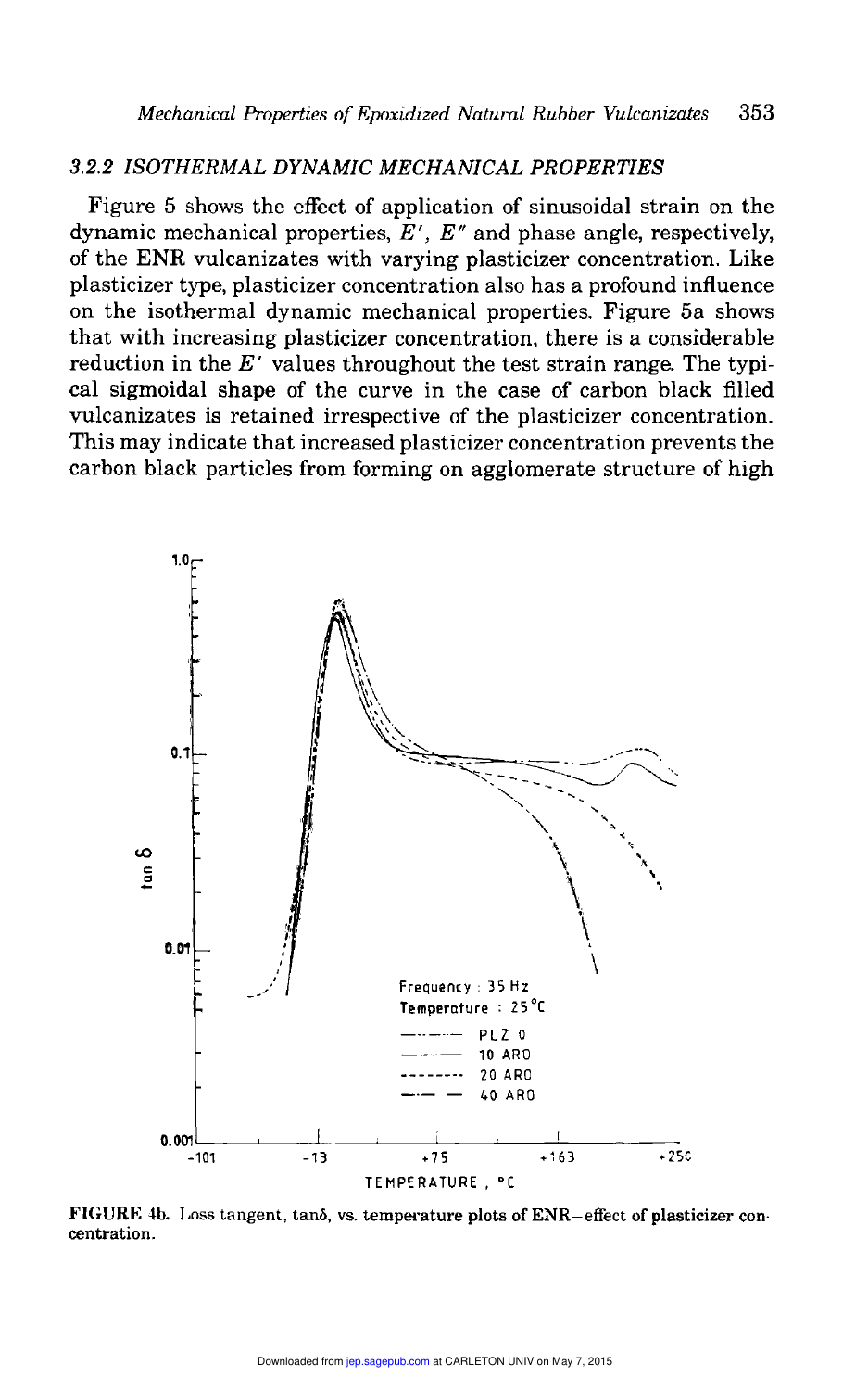| <b>Compound Designation</b> | Temperature at which $E' = 69$ MPa, $^{\circ}$ C |  |
|-----------------------------|--------------------------------------------------|--|
| PLZO                        | 77                                               |  |
| 10 ARO                      | 51                                               |  |
| 20 ARO                      | 40                                               |  |
| 40 ARO                      | 33                                               |  |

Table 5. Effect of aromatic oil concentration on the low temperature flexibility of ENR vulcanizates.

order which would have resulted in higher  $E'$  values at the lower strain ranges [11-13]. Figure 5b shows the effect of varying strain application on the loss modulus,  $E'$  values. Plasticizer concentration is found to be significant only in the intermediate strain region. At low and high strain values the addition of 10, 20 and 40 phr of aromatic oil does not influence the  $E''$  values significantly. Hysteresis which results from the breakdown and reformation of the black agglomerates is maximum in the intermediate strain range [14]. This hysteresis results in a peak value in the E<sup> $\pi$ </sup> curve. The E<sup> $\pi$ </sup> values decrease with increasing plasticizer concentration. The  $E''$  peak position shifted to a higher strain range with increasing oil concentration. At higher plasticizer concentrations the agglomerating tendency of the carbon black is considerably reduced and hence, it may require a higher span of time for the structure to break down and then reforms in the plasticized state. Figure 5c shows the effect of strain on the phase angle values. Unlike the earlier researcher's reports [5], we have observed changes in the values at the lower strain ranges also. The phase angle values did not show any particular trend with increasing plasticizer concentration. Though the unplasticized vulcanizate reaches a plateau region at the highest applied strain ranges, the plasticized systems showed a continuous increase in the phase angle values with increasing strain. The anomaly showed by the PLZO vulcanizate in Figure 5c may be due to the inhomogeneous mixing of the filler in the absence of any plasticizer. The higher values of  $\delta$  observed in the case of highly plasticized systems may be due to higher agglomerate structure breakdown that results from loose structure formations of carbon black in the presence of higher plasticizer concentrations. On the other hand, high concentrations of plasticizer may be resulting in feeble inter-aggregate contacts. As observed in the case of the  $E^{\prime\prime}$  values, the compounds 20 ARO and 40 ARO require a higher strain for maximum filler agglomerate structure breakdown-reformation process, as it registers a higher  $\delta$ value at higher DSA.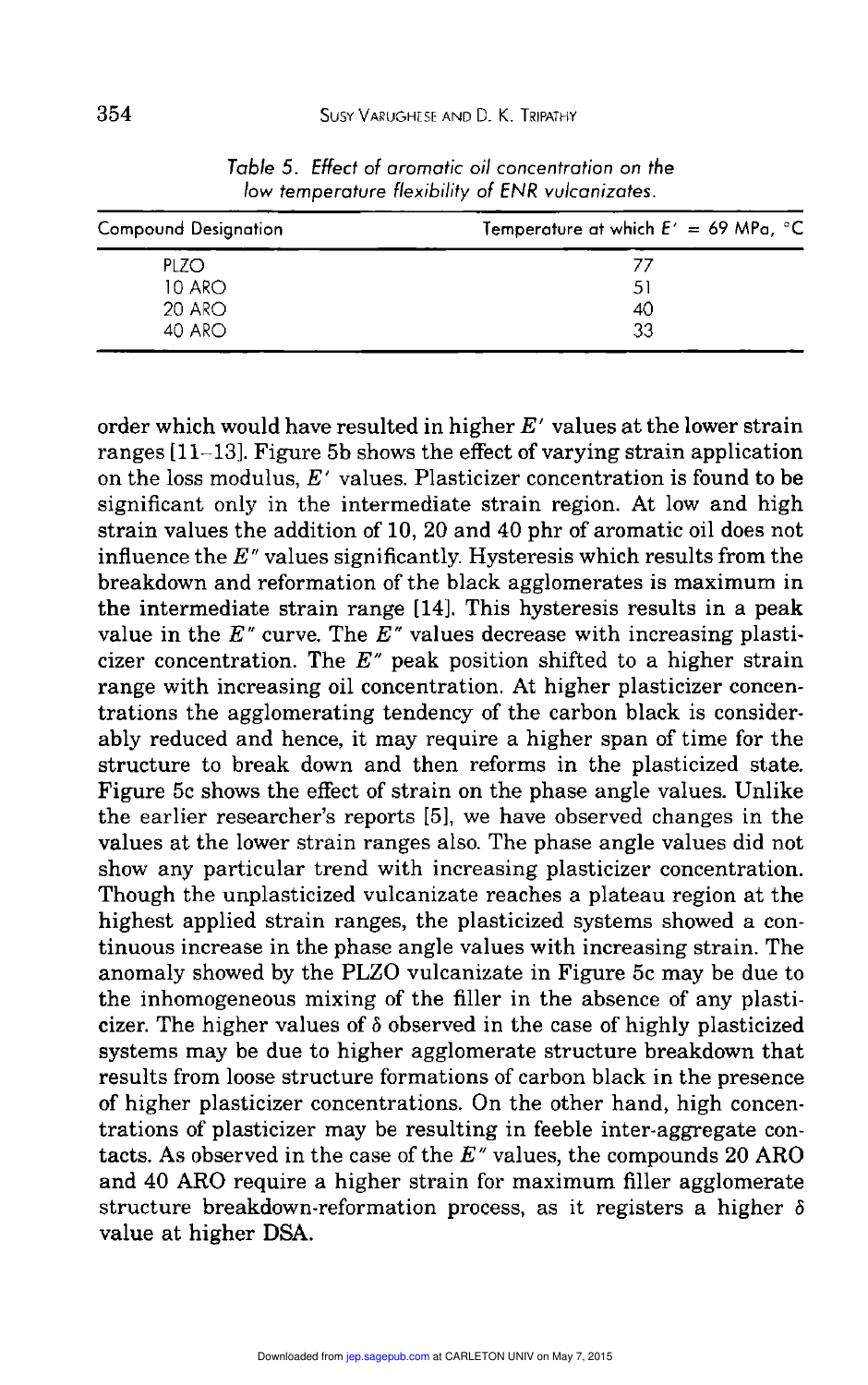

FIGURE 5a. Elastic modulus,  $E'$ , of ENR vulcanizates-effect of plasticizer concentration.



**FIGURE 5b.** Loss modulus,  $E^{\prime\prime}$ , of ENR vulcanizates-effect of plasticizer concentration.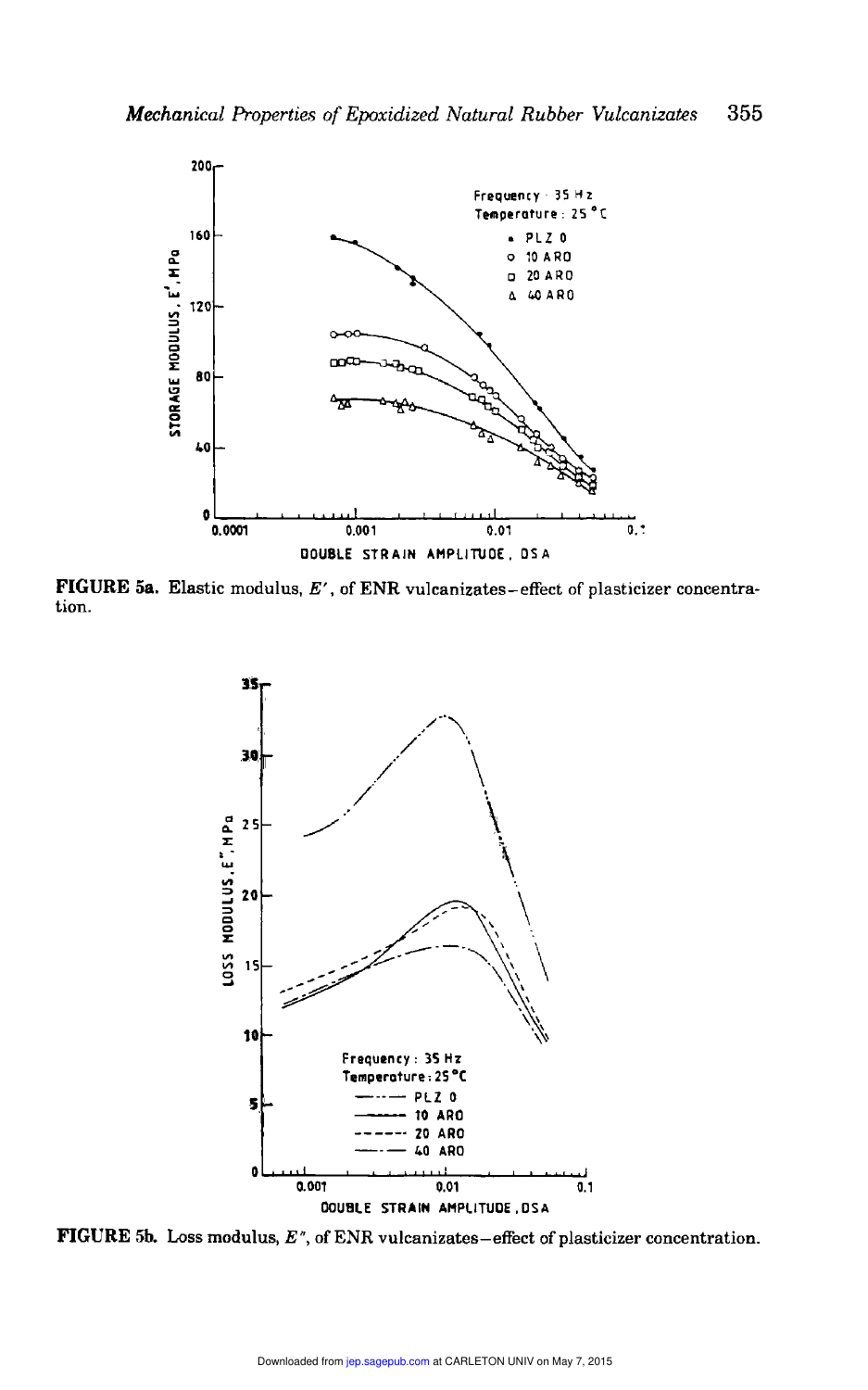

FIGURE 5c. Loss angle,  $\delta$ , of ENR vulcanizates - effect of plasticizer concentration.

#### 4. SUMMARY AND CONCLUSIONS

Studies carried out using three types of plasticizers (DOP, paraffinic oil and aromatic oil) showed that the temperature dependent and low strain dependent dynamic mechanical properties are affected by the type of plasticizer used. Low temperature flexibility was equally improved by all the three types of plasticizers, whereas the  $T<sub>s</sub>$  values were shifted to a slightly lower temperature, particularly with the paraffinic oil. Isothermal studies also showed that the addition of paraffinic oil and DOP could be more effective than aromatic oil in the ENR vulcanizates.

T, values were decreased and the loss tangent peak height increased with increase in aromatic oil concentration. Low temperature flexibility increased with increasing aromatic oil concentration. In the case of the unplasticized system, the non-homogeneity of the compound resulted in fluctuations in  $E^{\prime\prime}$  and tanô values. However, isothermal dynamic mechanical properties showed that higher time is required for the three-dimensional agglomerate structure breakdown-reformation process with increasing plasticizer concentration.